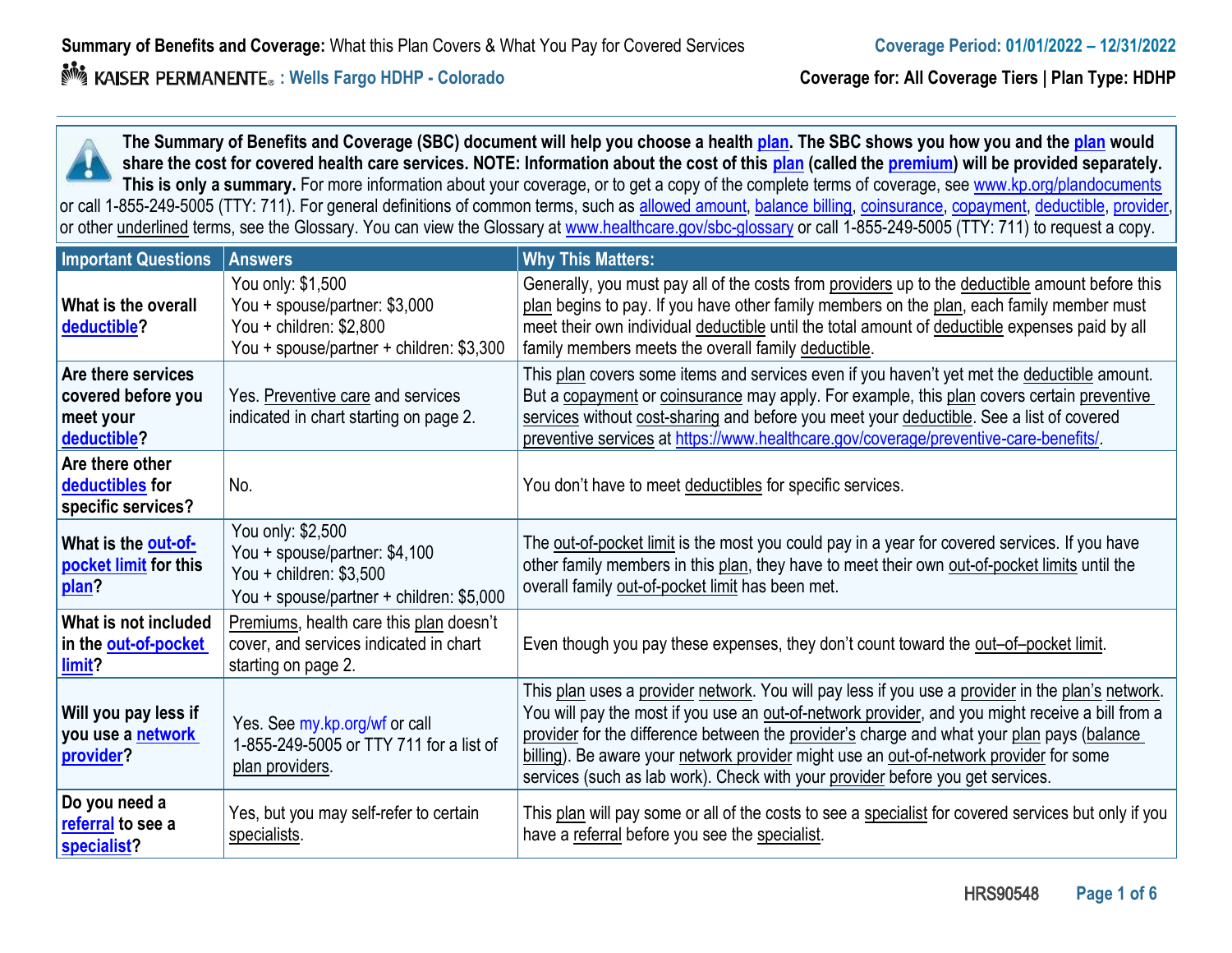All **copayment** and **coinsurance** costs shown in this chart are after your **deductible** has been met, if a **deductible** applies.  $\blacktriangle$ 

| <b>Common Medical</b>                                                                                                                                                   |                                                     | <b>What You Will Pay</b>                                           |                                                     | <b>Limitations, Exceptions, &amp; Other</b>                                                                                                                                                                                                             |  |
|-------------------------------------------------------------------------------------------------------------------------------------------------------------------------|-----------------------------------------------------|--------------------------------------------------------------------|-----------------------------------------------------|---------------------------------------------------------------------------------------------------------------------------------------------------------------------------------------------------------------------------------------------------------|--|
| <b>Event</b>                                                                                                                                                            | <b>Services You May Need</b>                        | <b>Plan Provider</b><br>(You will pay the least)                   | <b>Non Plan Provider</b><br>(You will pay the most) | <b>Important Information</b>                                                                                                                                                                                                                            |  |
|                                                                                                                                                                         | Primary care visit to treat<br>an injury or illness | 20% coinsurance                                                    | Not covered                                         | None                                                                                                                                                                                                                                                    |  |
| If you visit a health                                                                                                                                                   | <b>Specialist visit</b>                             | 20% coinsurance                                                    | Not covered                                         | None                                                                                                                                                                                                                                                    |  |
| care provider's<br>office or clinic                                                                                                                                     | Preventive care/screening/<br>immunization          | No charge, deductible does not<br>apply.                           | Not covered                                         | You may have to pay for services that aren't<br>preventive. Ask your provider if the services<br>needed are preventive. Then check what<br>your plan will pay for.                                                                                      |  |
|                                                                                                                                                                         | Diagnostic test (x-ray,<br>blood work)              | 20% coinsurance                                                    | Not covered                                         | None                                                                                                                                                                                                                                                    |  |
| If you have a test                                                                                                                                                      | Imaging (CT/PET scans,<br>MRI <sub>s</sub> )        | 20% coinsurance                                                    | Not covered                                         | None                                                                                                                                                                                                                                                    |  |
| If you need drugs to<br>treat your illness or<br>condition<br>More information<br>about <b>prescription</b><br>drug coverage is<br>available at<br>www.kp.org/formulary | Generic drugs                                       | \$10 (retail); \$20 (mail order) /<br>prescription                 | Not covered                                         | Up to a 30-day supply (retail); up to a 90-day<br>supply (mail order). Federally mandated over<br>the counter items are covered with a<br>prescription. No charge, deductible does not<br>apply for contraceptives. Subject to formulary<br>guidelines. |  |
|                                                                                                                                                                         | Preferred brand drugs                               | \$45 (retail); \$90 (mail order) /<br>prescription                 | Not covered                                         | Up to a 30-day supply (retail); up to a 90-day<br>supply (mail order). Subject to formulary<br>guidelines.                                                                                                                                              |  |
|                                                                                                                                                                         | Non-preferred drugs                                 | \$75 (retail); \$150 (mail order) /<br>prescription                | Not covered                                         | Up to a 30-day supply (retail); up to a 90-day<br>supply (mail order). Subject to formulary<br>guidelines, when approved through the<br>exception process.                                                                                              |  |
|                                                                                                                                                                         | <b>Specialty drugs</b>                              | \$75 (retail) / prescription; \$150<br>(mail order) / prescription | Not covered                                         | Up to a 30-day supply (retail). Subject to<br>formulary guidelines, when approved through<br>the exception process.                                                                                                                                     |  |
| If you have                                                                                                                                                             | Facility fee (e.g.,<br>ambulatory surgery center)   | 20% coinsurance                                                    | Not covered                                         | None                                                                                                                                                                                                                                                    |  |
| outpatient surgery                                                                                                                                                      | Physician/surgeon fees                              | 20% coinsurance                                                    | Not covered                                         | None                                                                                                                                                                                                                                                    |  |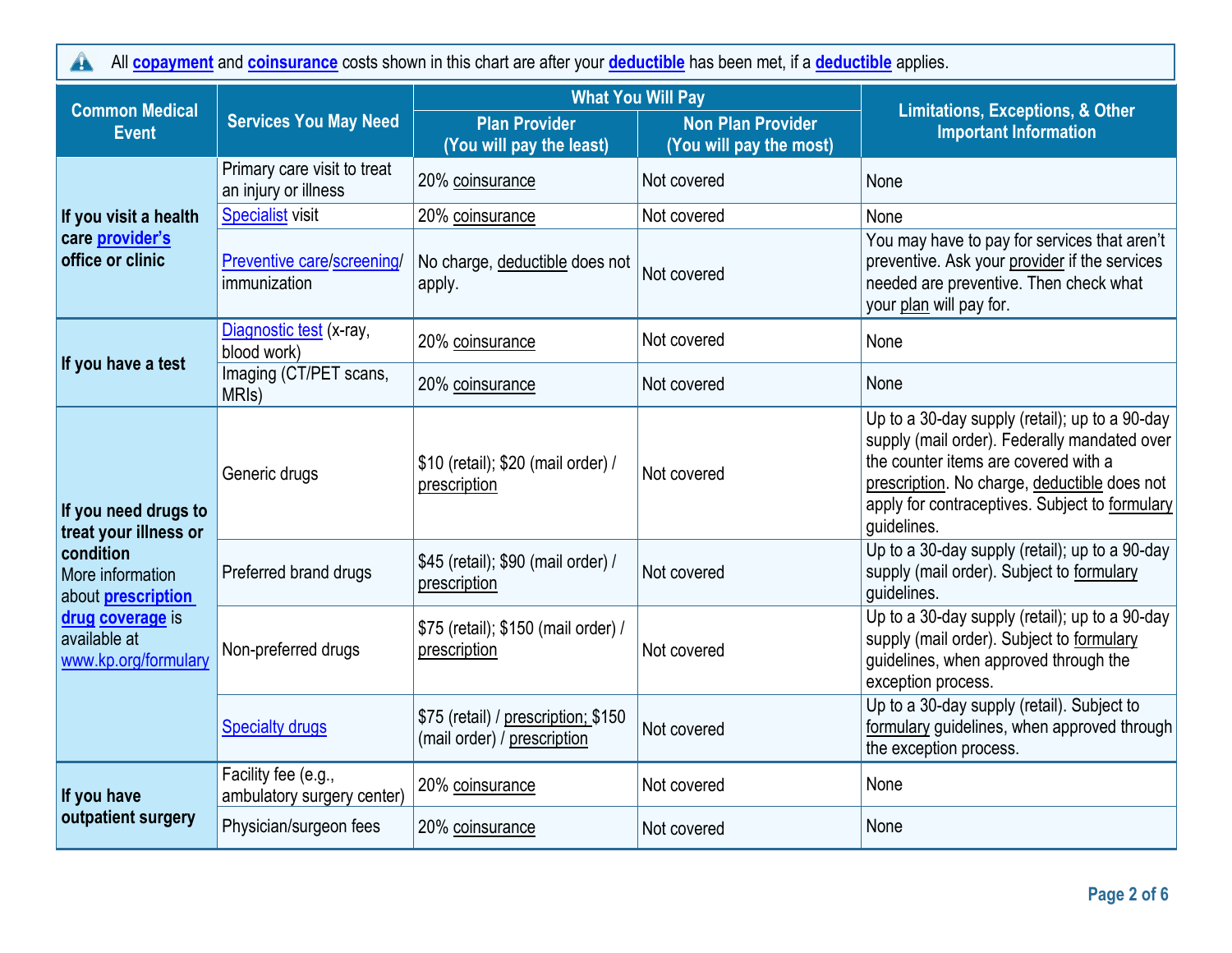| <b>Common Medical</b>                                                   |                                              | <b>What You Will Pay</b>                                  |                                                     | <b>Limitations, Exceptions, &amp; Other</b>                                                                                                                  |  |
|-------------------------------------------------------------------------|----------------------------------------------|-----------------------------------------------------------|-----------------------------------------------------|--------------------------------------------------------------------------------------------------------------------------------------------------------------|--|
| <b>Event</b>                                                            | <b>Services You May Need</b>                 | <b>Plan Provider</b><br>(You will pay the least)          | <b>Non Plan Provider</b><br>(You will pay the most) | <b>Important Information</b>                                                                                                                                 |  |
|                                                                         | <b>Emergency room care</b>                   | 20% coinsurance                                           | 20% coinsurance                                     | None                                                                                                                                                         |  |
| If you need<br>immediate medical                                        | <b>Emergency medical</b><br>transportation   | 20% coinsurance                                           | 20% coinsurance                                     | None                                                                                                                                                         |  |
| attention                                                               | <b>Urgent care</b>                           | 20% coinsurance                                           | 20% coinsurance                                     | Non-Plan providers covered when<br>temporarily outside the service area.                                                                                     |  |
| If you have a                                                           | Facility fee (e.g., hospital<br>room)        | 20% coinsurance                                           | Not covered                                         | None                                                                                                                                                         |  |
| hospital stay                                                           | Physician/surgeon fees                       | 20% coinsurance                                           | Not covered                                         | None                                                                                                                                                         |  |
| If you need mental<br>health, behavioral                                | <b>Outpatient services</b>                   | 20% coinsurance                                           | Not covered                                         | None                                                                                                                                                         |  |
| health, or substance<br>abuse services                                  | Inpatient services                           | 20% coinsurance                                           | Not covered                                         | None                                                                                                                                                         |  |
|                                                                         | Office visits                                | 20% coinsurance                                           | Not covered                                         | Cost sharing does not apply for preventive<br>services. Maternity care may include tests<br>and services described elsewhere in the<br>SBC (i.e.ultrasound.) |  |
| If you are pregnant                                                     | Childbirth/delivery<br>professional services | 20% coinsurance                                           | Not covered                                         | None                                                                                                                                                         |  |
|                                                                         | Childbirth/delivery facility<br>services     | 20% coinsurance                                           | Not covered                                         | None                                                                                                                                                         |  |
|                                                                         | Home health care                             | 20% coinsurance                                           | Not covered                                         | Limited to less than 8 hours / day and 28<br>hours / week. 100-visit limit/year.                                                                             |  |
| If you need help<br>recovering or have<br>other special health<br>needs | <b>Rehabilitation services</b>               | Outpatient: 20% coinsurance<br>Inpatient: 20% coinsurance | Not covered                                         | Inpatient: Multi-disciplinary facility limited to<br>60 days / condition / year.                                                                             |  |
|                                                                         | <b>Habilitation services</b>                 | 20% coinsurance                                           | Not covered                                         | None                                                                                                                                                         |  |
|                                                                         | Skilled nursing care                         | 20% coinsurance                                           | Not covered                                         | 100 day limit / year.                                                                                                                                        |  |
|                                                                         | Durable medical equipment                    | 20% coinsurance                                           | Not covered                                         | Subject to formulary guidelines.                                                                                                                             |  |
|                                                                         | <b>Hospice services</b>                      | 20% coinsurance                                           | Not covered                                         | None                                                                                                                                                         |  |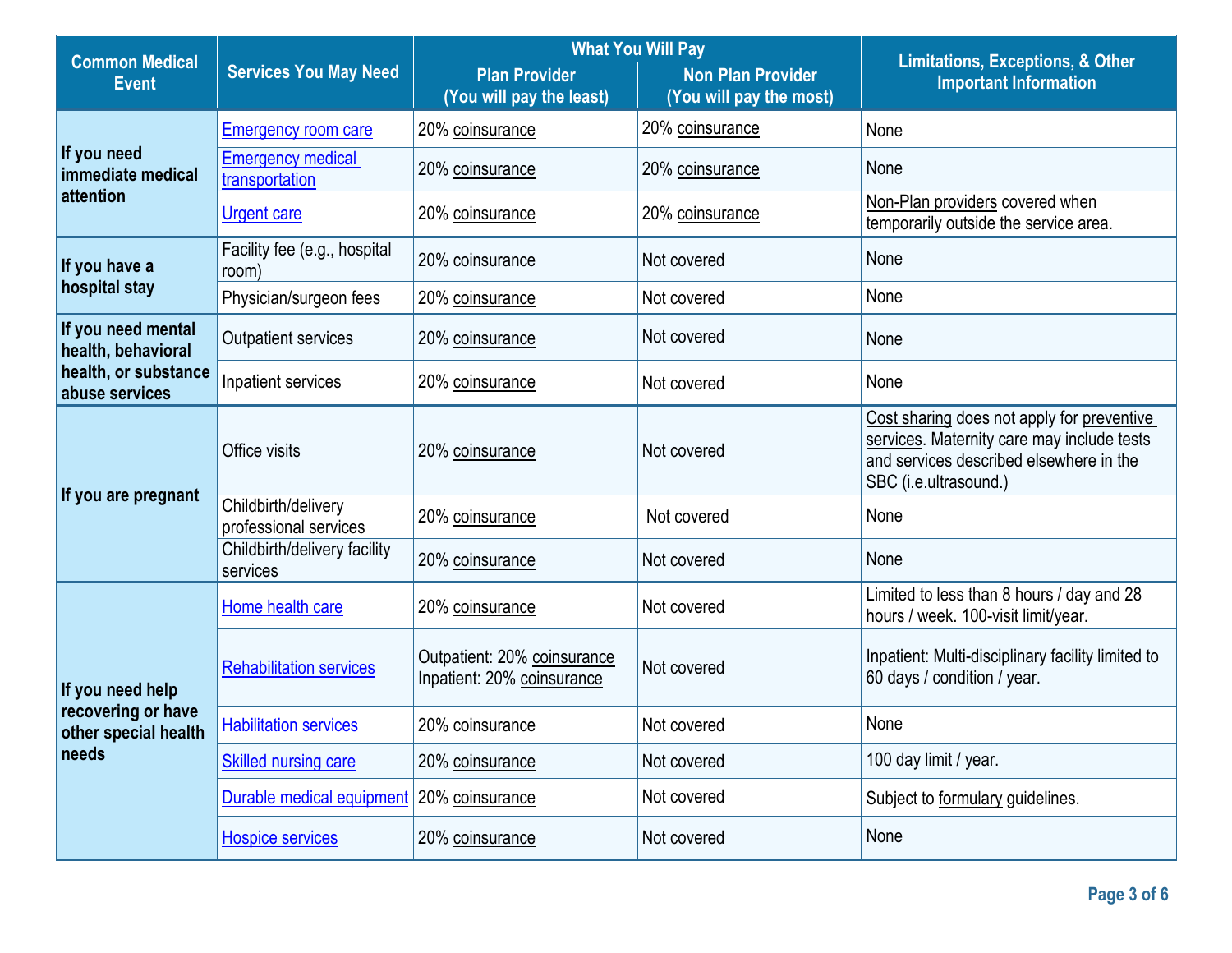|                                       |                              | <b>What You Will Pay</b>                         |                                                     | <b>Limitations, Exceptions, &amp; Other</b> |
|---------------------------------------|------------------------------|--------------------------------------------------|-----------------------------------------------------|---------------------------------------------|
| <b>Common Medical</b><br><b>Event</b> | <b>Services You May Need</b> | <b>Plan Provider</b><br>(You will pay the least) | <b>Non Plan Provider</b><br>(You will pay the most) | <b>Important Information</b>                |
| If your child needs                   | Children's eye exam          | 20% coinsurance                                  | Not covered                                         | None                                        |
| dental or eye care                    | Children's glasses           | Not covered                                      | Not covered                                         | None                                        |
|                                       | Children's dental check-up   | Not covered                                      | Not covered                                         | None                                        |

# **Excluded Services & Other Covered Services:**

| Services Your Plan Generally Does NOT Cover (Check your policy or plan document for more information and a list of any other excluded services.) |                                 |                                                      |  |  |
|--------------------------------------------------------------------------------------------------------------------------------------------------|---------------------------------|------------------------------------------------------|--|--|
| • Children's glasses                                                                                                                             | • Dental care (Adult and child) | • Non-emergency care when traveling outside the U.S. |  |  |
| • Cosmetic surgery                                                                                                                               | • Long-term care                | • Routine foot care                                  |  |  |
|                                                                                                                                                  |                                 | • Weight loss programs                               |  |  |
| Other Covered Services (Limitations may apply to these services. This isn't a complete list. Please see your plan document.)                     |                                 |                                                      |  |  |
| • Acupuncture (20-visit limit / year)<br>• Hearing aids with limits (Up to age 18)<br>• Private-duty nursing (Inpatient)                         |                                 |                                                      |  |  |
| • Bariatric surgery                                                                                                                              | • Infertility treatment         | • Routine eye care (Adult)                           |  |  |
| • Chiropractic care (20-visit limit / year)                                                                                                      |                                 |                                                      |  |  |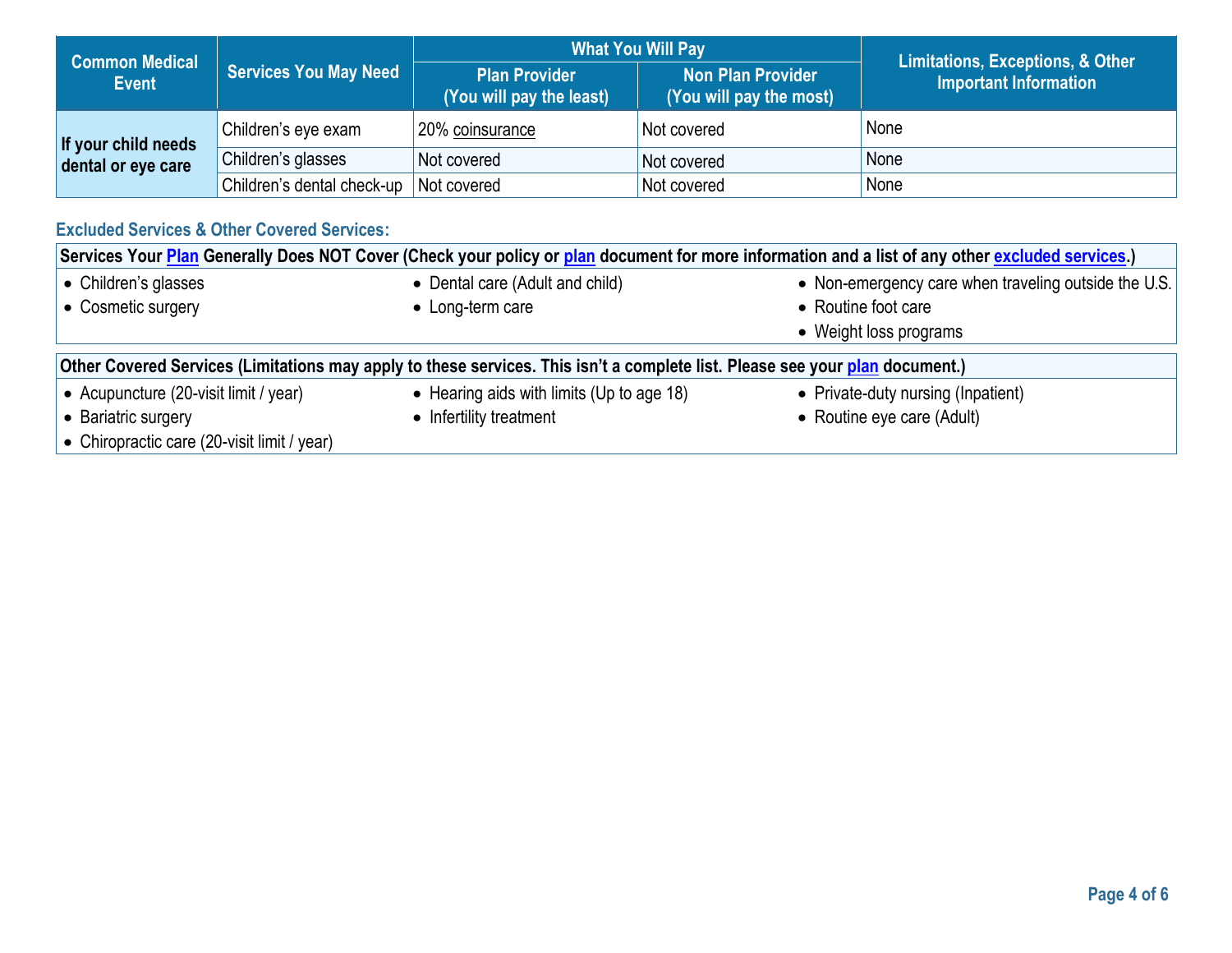Your Rights to Continue Coverage: There are agencies that can help if you want to continue your coverage after it ends. The contact information for those agencies is shown in the chart below. Other coverage options may be available to you, too, including buying individual insurance coverage through the Health Insurance Marketplace. For more information about the Marketplace, visit www.HealthCare.gov or call 1-800-318-2596.

Your Grievance and Appeals Rights: There are agencies that can help if you have a complaint against your plan for a denial of a claim. This complaint is called a grievance or appeal. For more information about your rights, look at the explanation of benefits you will receive for that medical claim. Your plan documents also provide complete information on how to submit a claim, appeal, or a grievance for any reason to your plan. For more information about your rights, this notice, or assistance, contact the agencies in the chart below.

#### **Contact Information for Your Rights to Continue Coverage & Your Grievance and Appeals Rights:**

| Kaiser Permanente Member Services                                                            | 1-855-249-5005 (TTY: 711) or www.kp.org/memberservices                           |
|----------------------------------------------------------------------------------------------|----------------------------------------------------------------------------------|
| BenefitConnect <sup>™</sup>   COBRA                                                          | 1-877-292-6272 or https://cobra.ehr.com                                          |
| Department of Labor's Employee Benefits Security Administration                              | 1-866-444-EBSA (3272) or www.dol.gov/ebsa/healthreform                           |
| Department of Health & Human Services, Center for Consumer Information & Insurance Oversight | 1-877-267-2323 x61565 or www.ccijo.cms.gov                                       |
| Colorado Department of Insurance                                                             | 303-894-7490 (instate, toll-free: 800-930-3745) or<br>insurance@dora.state.co.us |

### **Does this plan provide Minimum Essential Coverage? Yes.**

Minimum Essential Coverage generally includes plans, health insurance available through the Marketplace or other individual market policies, Medicare, Medicaid, CHIP, TRICARE, and certain other coverage. If you are eligible for certain types of Minimum Essential Coverage, you may not be eligible for the premium tax credit.

#### **Does this plan meet the Minimum Value Standards? Yes.**

If your <u>plan</u> doesn't meet the <u>Minimum Value Standards</u>, you may be eligible for a <u>premium tax credit</u> to help you pay for a <u>plan</u> through the <u>Marketplace</u>.

### **Language Access Services:**

Spanish (Español): Para obtener asistencia en Español, llame al 1-855-249-5005 (TTY: 711). Tagalog (Tagalog): Kung kailangan ninyo ang tulong sa Tagalog tumawag sa 1-855-249-5005 (TTY: 711). Chinese (中文): 如果需要中文的帮助, 请拨打这个号码 1-855-249-5005 (TTY: 711). Navajo (Dine): Dinek'ehgo shika at'ohwol ninisingo, kwiijigo holne' 1-855-249-5005 (TTY: 711).

*To see examples of how this plan might cover costs for a sample medical situation, see the next section.*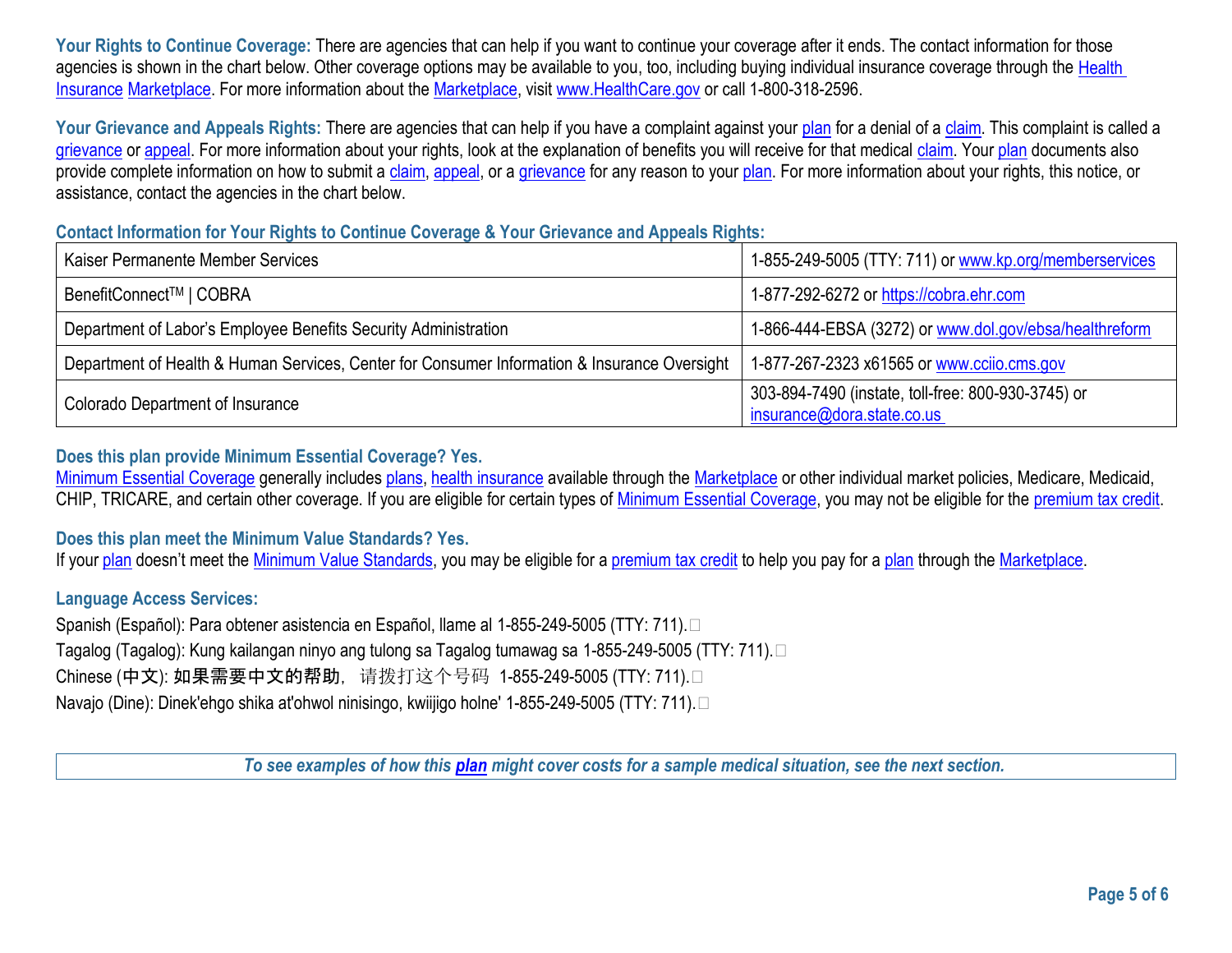### **About these Coverage Examples:**



depending on the actual care you receive, the prices your **providers** charge, and many other factors. Focus on the **cost-sharing** amounts **This is not a cost estimator.** Treatments shown are just examples of how this plan might cover medical care. Your actual costs will be different (deductibles, copayments and coinsurance) and excluded services under the plan. Use this information to compare the portion of costs you might pay under different health plans. Please note these coverage examples are based on self-only coverage.

| Peg is Having a Baby                         |
|----------------------------------------------|
| (9 months of in-network pre-natal care and a |
| hospital delivery)                           |

| The plan's overall deductible    | \$1,500    |
|----------------------------------|------------|
| Specialist coinsurance           | 20%        |
| Hospital (facility) coinsurance  | 20%        |
| ■ Other (blood work) coinsurance | <b>20%</b> |

# **This EXAMPLE event includes services like:**

Specialist office visits *(prenatal care)*  Childbirth/Delivery Professional Services Childbirth/Delivery Facility Services Diagnostic tests *(ultrasounds and blood work)*  Specialist visit *(anesthesia)* 

| <b>Total Example Cost</b>       | \$12,700 |
|---------------------------------|----------|
| In this example, Peg would pay: |          |
| <b>Cost Sharing</b>             |          |
| <b>Deductibles</b>              | \$1,500  |
| Copayments                      | \$0      |
| Coinsurance                     | \$1,000  |
| What isn't covered              |          |
| Limits or exclusions            | \$60     |
| The total Peg would pay is      | \$2,560  |

| <b>Managing Joe's Type 2 Diabetes</b>         |
|-----------------------------------------------|
| (a year of routine in-network care of a well- |
| controlled condition)                         |
|                                               |

| The plan's overall deductible   | \$1,500    |
|---------------------------------|------------|
| Specialist coinsurance          | <b>20%</b> |
| Hospital (facility) coinsurance | <b>20%</b> |
| Other (blood work) coinsurance  | <b>20%</b> |
|                                 |            |

#### **This EXAMPLE event includes services like:**

Primary care physician office visits *(including disease education)* Diagnostic tests *(blood work)* Prescription drugs Durable medical equipment *(glucose meter)*

| <b>Total Example Cost</b>       | \$5,600 |
|---------------------------------|---------|
| In this example, Joe would pay: |         |
| <b>Cost Sharing</b>             |         |
| <b>Deductibles</b>              | \$1,400 |
| Copayments                      | \$600   |
| Coinsurance                     | \$200   |
| What isn't covered              |         |
| Limits or exclusions            | \$0     |
| The total Joe would pay is      | \$2,200 |

# - (in-network emergency room visit and follow up **Mia's Simple Fracture** care)

| <b>The plan's overall deductible</b>            | \$1,500    |
|-------------------------------------------------|------------|
| Specialist coinsurance                          | <b>20%</b> |
| <b>E</b> Hospital (facility) <b>coinsurance</b> | 20%        |
| Other (x-ray) coinsurance                       | 20%        |

#### **This EXAMPLE event includes services like:**

Emergency room care *(including medical supplies)* Diagnostic test (*x-ray*) Durable medical equipment *(crutches)* Rehabilitation services *(physical therapy)*

| <b>Total Example Cost</b>       | \$2,800 |  |  |  |
|---------------------------------|---------|--|--|--|
| In this example, Mia would pay: |         |  |  |  |
| <b>Cost Sharing</b>             |         |  |  |  |
| <b>Deductibles</b>              | \$1,500 |  |  |  |
| <b>Copayments</b>               | \$10    |  |  |  |
| <b>Coinsurance</b>              | \$300   |  |  |  |
| What isn't covered              |         |  |  |  |
| Limits or exclusions            | \$0     |  |  |  |
| The total Mia would pay is      | \$1,810 |  |  |  |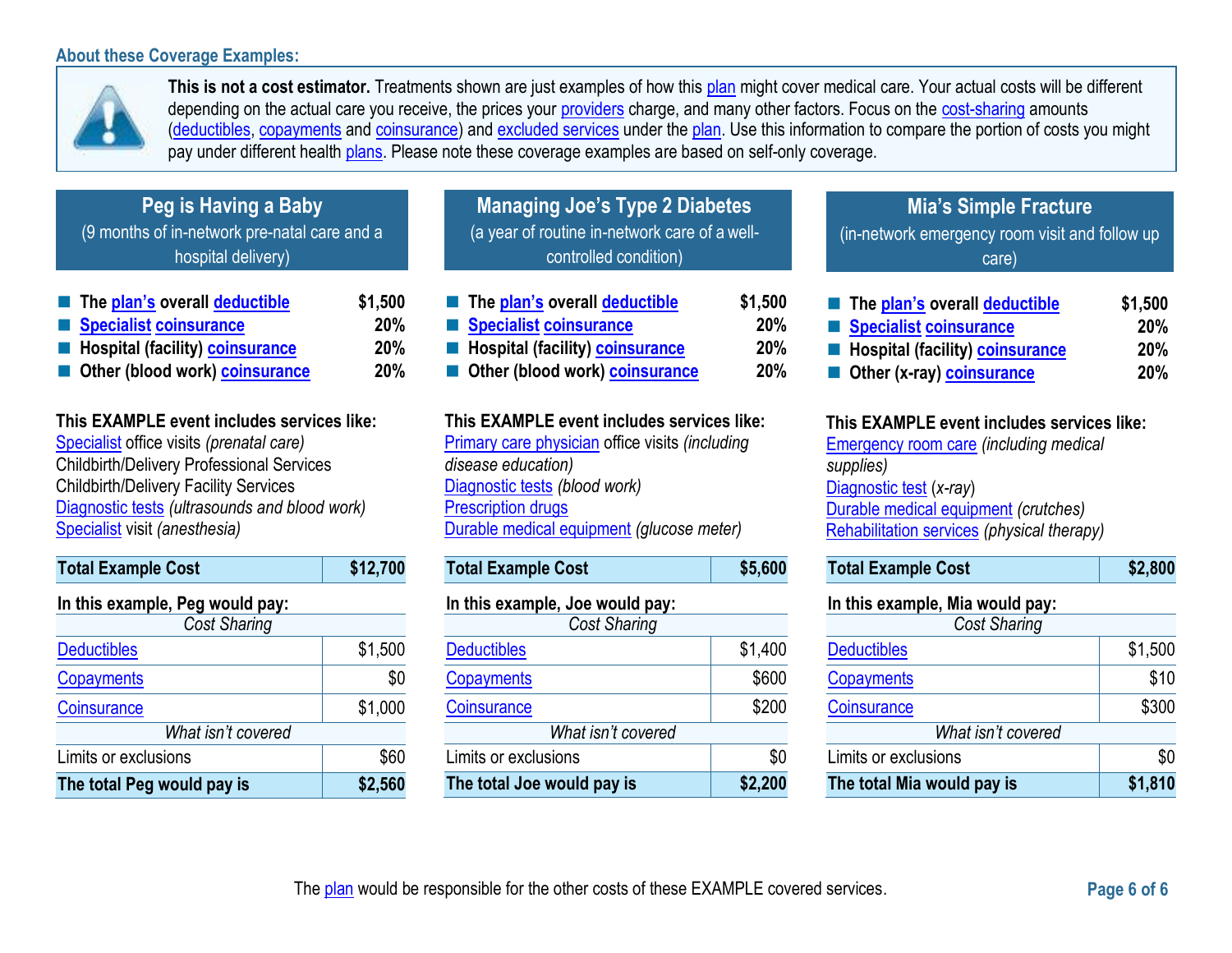# **NONDISCRIMINATION NOTICE**

 Kaiser Foundation Health Plan of Colorado (Kaiser Health Plan) complies with applicable Federal civil rights laws and does not discriminate on the basis of race, color, national origin, age, disability, or sex. Kaiser Health Plan does not exclude people or treat them differently because of race, color, national origin, age, disability, or sex. We also:

- • Provide no cost aids and services to people with disabilities to communicate effectively with us, such as:
	- Qualified sign language interpreters
	- Written information in other formats, such as large print, audio, and accessible electronic formats
- $\bullet$ • Provide no cost language services to people whose primary language is not English, such as:
	- $\bullet$ • Qualified interpreters
	- Information written in other languages

If you need these services, call **1-800-632-9700** (TTY: **711**)

 If you believe that Kaiser Health Plan has failed to provide these services or discriminated in another way on the basis of race, color, national origin, age, disability, or sex, you can file a grievance by mail at: Customer Experience Department, Attn: Kaiser Permanente Civil Rights Coordinator, 2500 South Havana, Aurora, CO 80014, or by phone at Member Services: 1-800-632-9700.

 You can also file a civil rights complaint with the U.S. Department of Health and Human Services, Office for Civil Rights or by mail or phone at: U.S. Department of Health and Human Services, 200 Independence Avenue SW., Room 509F, HHH Building, Washington, DC 20201, 1-800-368-1019, 1-800-537-7697 (TDD). Complaint forms are available at electronically through the Office for Civil Rights Complaint Portal, available at https://ocrportal.hhs.gov/ocr/portal/lobby.jsf, http://www.hhs.gov/ocr/office/file/index.html.

**\_\_\_\_\_\_\_\_\_\_\_\_\_\_\_\_\_\_\_\_\_\_\_\_\_\_\_\_\_\_\_\_\_\_\_\_\_\_\_\_\_\_\_\_\_\_\_\_\_\_\_\_\_\_\_\_\_\_\_\_\_\_\_\_\_\_\_\_\_\_\_\_\_\_\_\_\_\_\_\_\_\_\_\_\_\_\_\_\_\_\_\_\_\_\_\_** 

# **HELP IN YOUR LANGUAGE**

**ATTENTION:** If you speak English, language assistance services, free of charge, are available to you. Call **1-800-632-9700** (TTY: **711**).

አማርኛ **(Amharic)** ማስታወሻ**:** የሚናገሩት ቋንቋ ኣማርኛ ከሆነ የትርጉም እርዳታ ድርጅቶች፣ በነጻ ሊያግዝዎት ተዘጋጀተዋል፡ ወደ ሚከተለው ቁጥር ይደውሉ **1-800-632-9700** (TTY: **711**).

**العربية (Arabic (م محوظة:** إذ كنت تتحدث العربية، فئن خدمΎت المسّاعدةُ اللغوية تتوافر لك بالمجان. اتصل برقم 9700-632-1-800 .)**711** :TTY\*

**Ɓǎ sɔ́ ɔ̀ Wù ɖù (Bassa) Dè ɖɛ nìà kɛ dyéɖé gbo:** Ɔ jǔ ké m Bàsóò-wùdù-po-nyò jǔ ní, nìí, à wudu kà kò dò po-poò m Ɓàsóò-wùqù-po-nyò jǔ ní, nìí, à wuqu kà kò dò po-poò<br>ɓéìn m̀ gbo kpáa. Đá **1-800-632-9700** (TTY: **711**)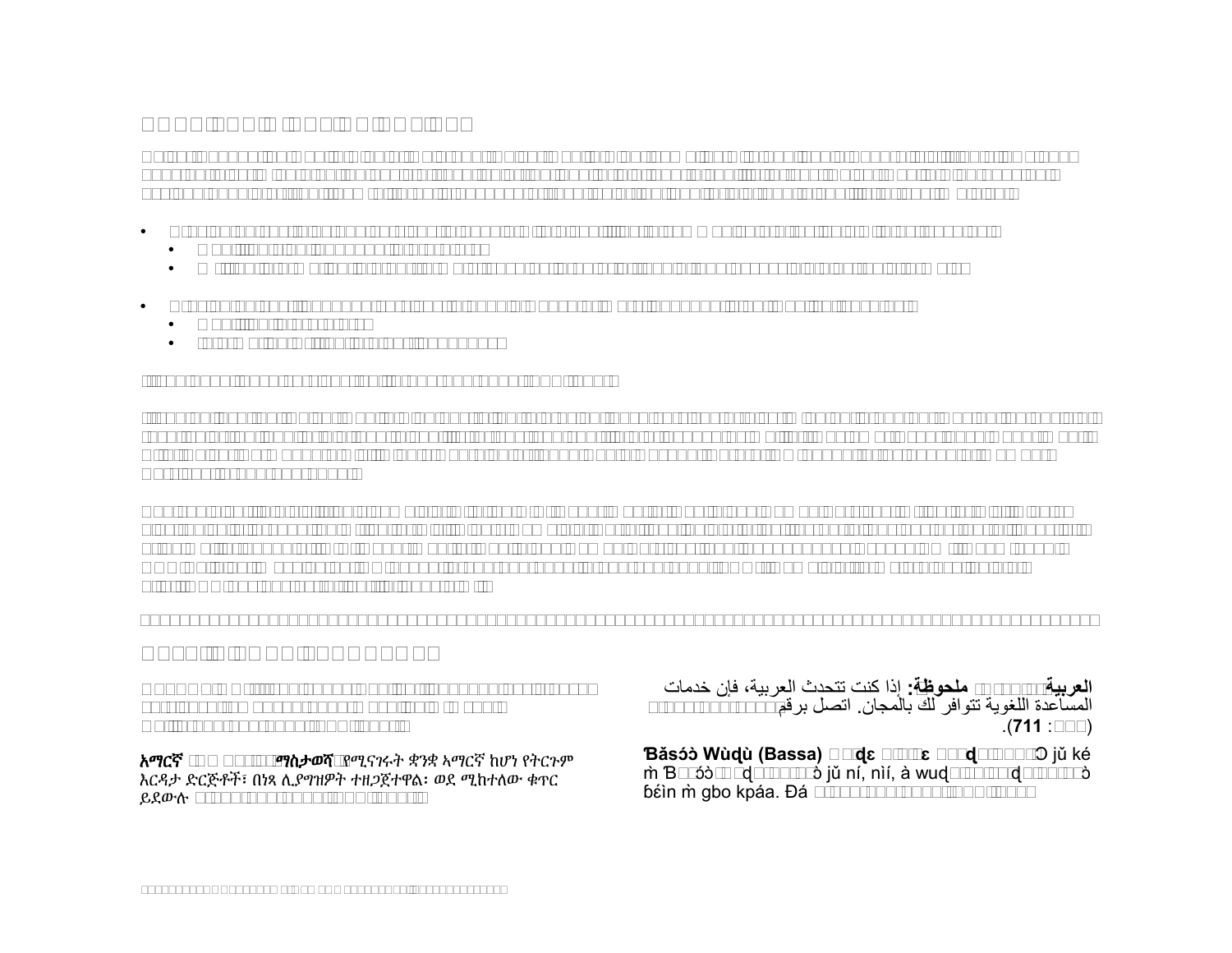中文 **(Chinese)** 注意:如果您使用繁體中文,您可以免 費獲得語言援助服務。請致電 **1-800-632-9700** (TTY:**711**)。

**فارسی (Farsi) <b>توجه:** اگر به زبان فارسی گفتگو می کنید،<br>تسهیلات زبانی بصورت رایگان برای شما فراهم می باشد. با  **1-800-632-9700** (TTY: **711**(تمبس بڰيريد.

**Français (French) ATTENTION:** Si vous parlez français, des services d'aide linguistique vous sont proposés gratuitement. Appelez le **1-800-632-9700** (TTY: **711**).

**Deutsch (German) ACHTUNG:** Wenn Sie Deutsch sprechen, stehen Ihnen kostenlos sprachliche Hilfsdienstleistungen zur Verfügung. Rufnummer: **1-800-632-9700** (TTY: **711**).

**Igbo (Igbo) NRUBAMA: ○** buru na i na asu Igbo, oru□□ enyemaka asusu, n'efu, diiri gi.  $\square$ Kpọọ **1-800-632-9700** (TTY: **711**).

日本語 **(Japanese)** 注意事項:日本語を話される場合、 無料の言語支援をご利用いただけます。**1-800-632-9700** (TTY: **711**)まで、お電話にてご連絡ください。

한국어 **(Korean)** 주의: 한국어를 사용하시는 경우, 언어 지원 서비스를 무료로 이용하실 수 있습니다. **1-800-632-9700** (TTY: **711**) 번으로 전화해 주십시오.

**Naabeehó (Navajo) Díí baa akó nínízin:** Díí saad bee yáníłti'go Diné Bizaad, saad bee áká'ánída'áwo'déé', t'áá ̖ ̖ jiik'eh, éí ná hóló, koji' hódíílnih **1-800-632-9700**  ̖ ̖ (TTY: **711**).

**नेपाली (Nepali) ध्यान दिनुहोस:** तपाईले नेपाली बोल्नुहुन्छ **नेपाली (Nepali) ध्यान दिनुहोस्:** तपाईले नेपाली बोल्नुहुन्छ<br>भने तपाईको निम्ति भाषा सहायता सेवाहरू निःशुल्क रूपमा उपलब्ध छ । **1-800-632-9700** (TTY: **711**) फोन गर्नुहोस् । े **Afaan Oromoo (Oromo) XIYYEEFFANNAA:** Afaan dubbattu Oroomiffa, tajaajila gargaarsa afaanii, kanfaltiidhaan ala, ni argama. Bilbilaa **1-800-632-9700** (TTY: **711**).

**Pусский (Russian) ВНИМАНИЕ:** eсли вы говорите на русском языке, то вам доступны бесплатные услуги перевода. Звоните **1-800-632-9700** (TTY: **711**).

**Español (Spanish) ATENCIÓN:** si habla español, tiene a su disposición servicios gratuitos de asistencia lingüística. Llame al **1-800-632-9700** (TTY: **711**).

**Tagalog (Tagalog) PAUNAWA:** Kung nagsasalita ka ng Tagalog, maaari kang gumamit ng mga serbisyo ng tulong sa wika nang walang bayad. Tumawag sa **1-800-632-9700** (TTY: **711**).

**Tiếng Việt (Vietnamese) CHÚ Ý:** Nếu bạn nói Tiếng Việt, có các dịch vụ hỗ trợ ngôn ngữ miễn phí dành cho□ bạn. Gọi số **1-800-632-9700** (TTY: **711**).

**Yorùbá (Yoruba) AKIYESI:** Ti o ba nso ede Yoruba ofe ni iranlowo lori ede wa fun yin o. E pe ero ibanisoro yi **1-800-632-9700** (TTY: **711**).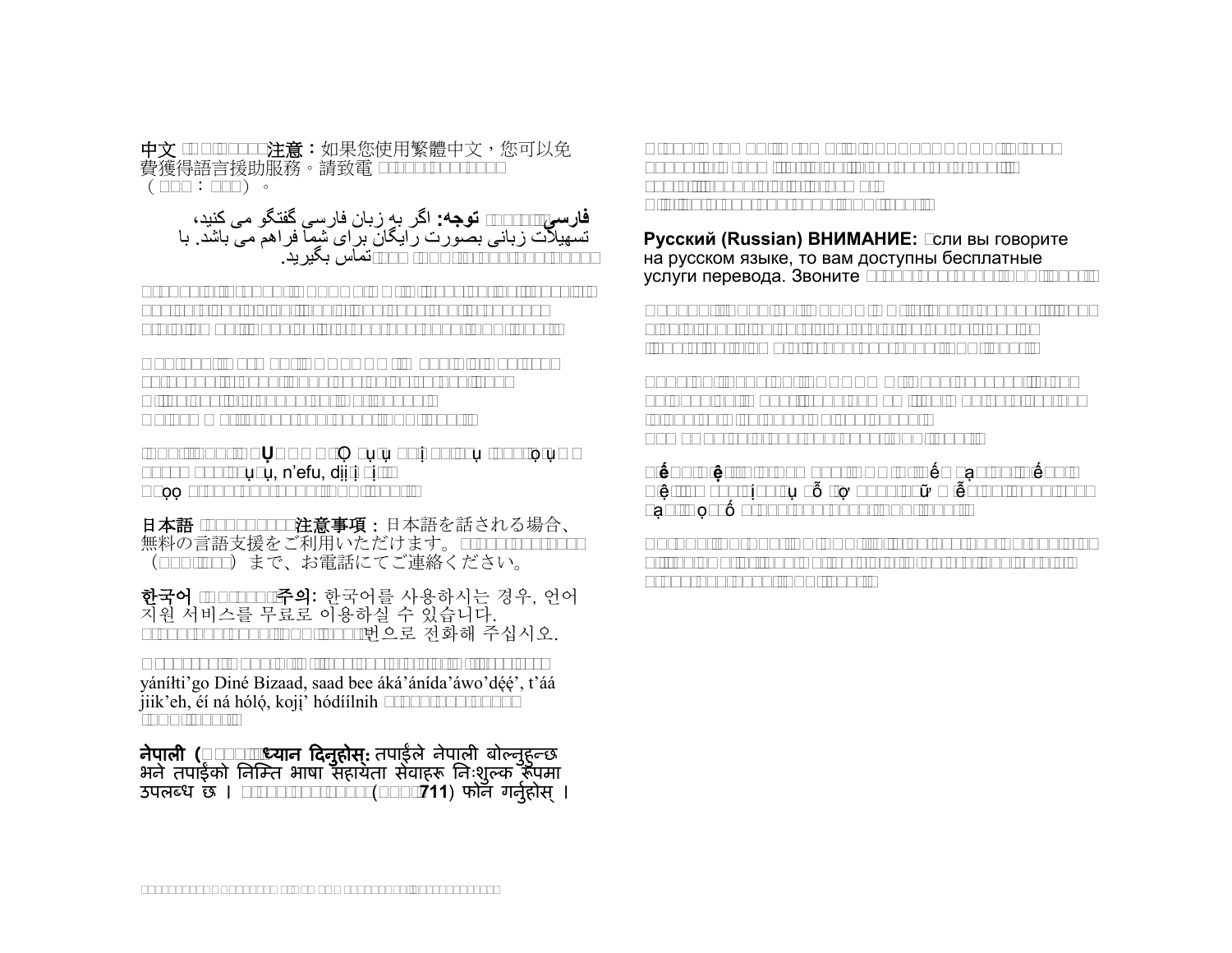# **Colorado Supplement to the Summary of Benefits and Coverage Form**

| <b>INSURANCE COMPANY NAME</b>      | Kaiser Foundation Health Plan of Colorado                                                                                                                                                                                     |  |  |
|------------------------------------|-------------------------------------------------------------------------------------------------------------------------------------------------------------------------------------------------------------------------------|--|--|
| <b>NAME OF PLAN</b>                | <b>Wells Fargo HDHP - Colorado</b>                                                                                                                                                                                            |  |  |
| 1. Type of Policy                  | Large Employer Group Policy                                                                                                                                                                                                   |  |  |
| 2. Type of plan                    | Health maintenance organization (HMO)                                                                                                                                                                                         |  |  |
| 3. Areas of Colorado where plan is | Plan is available only in the following counties as determined by zip code:                                                                                                                                                   |  |  |
| available.                         | Adams, Arapahoe, Boulder, Broomfield, Clear Creek, Crowley, Custer, Denver, Douglas, El Paso, Elbert,<br>Fremont, Gilpin, Huerfano, Jefferson, Larimer, Las Animas, Lincoln, Morgan, Otero, Park, Pueblo, Teller,<br>and Weld |  |  |
|                                    | KP Select Plan: Douglas, El Paso, Elbert, Fremont, Lincoln, Park, Pueblo and Teller                                                                                                                                           |  |  |

## **SUPPLEMENTAL INFORMATION REGARDING BENEFITS**

**Important Note:** The contents of this form are subject to the provisions of the policy, which contains all terms, covenants and conditions of coverage. It provides additional information meant to supplement the Summary of Benefits of Coverage you have received for this plan. This plan may exclude coverage for certain treatments, diagnoses, or services not specifically noted. Consult the actual policy to determine the exact terms and conditions of coverage.

|                                | <b>Description</b>                                                                                                                                                                                                                                  |  |  |
|--------------------------------|-----------------------------------------------------------------------------------------------------------------------------------------------------------------------------------------------------------------------------------------------------|--|--|
| 4. Annual Deductible Type      | <b>EMBEDDED DEDUCTIBLE</b>                                                                                                                                                                                                                          |  |  |
|                                | INDIVIDUAL – The amount that each member of the family must meet prior to claims being paid. Claims will<br>not be paid for any other individual until their individual deductible or the family deductible has been met.                           |  |  |
|                                | FAMILY - The maximum amount that the family will pay for the year. The family deductible can be met by 2 or<br>more individuals.                                                                                                                    |  |  |
| 5. Out-of-Pocket Maximum       | EMBEDDED OUT-OF-POCKET                                                                                                                                                                                                                              |  |  |
|                                | INDIVIDUAL – The amount that each member of the family must meet prior to claims being paid at 100%.<br>Claims will not be paid at 100% for any other individual until their individual out-of-pocket or the family out-of-<br>pocket has been met. |  |  |
|                                | FAMILY – The maximum amount that the family will pay for the year. The family out-of-pocket can be met by 2<br>or more individuals.                                                                                                                 |  |  |
| 6. What is included in the In- | Deductibles, coinsurance and copayments.                                                                                                                                                                                                            |  |  |